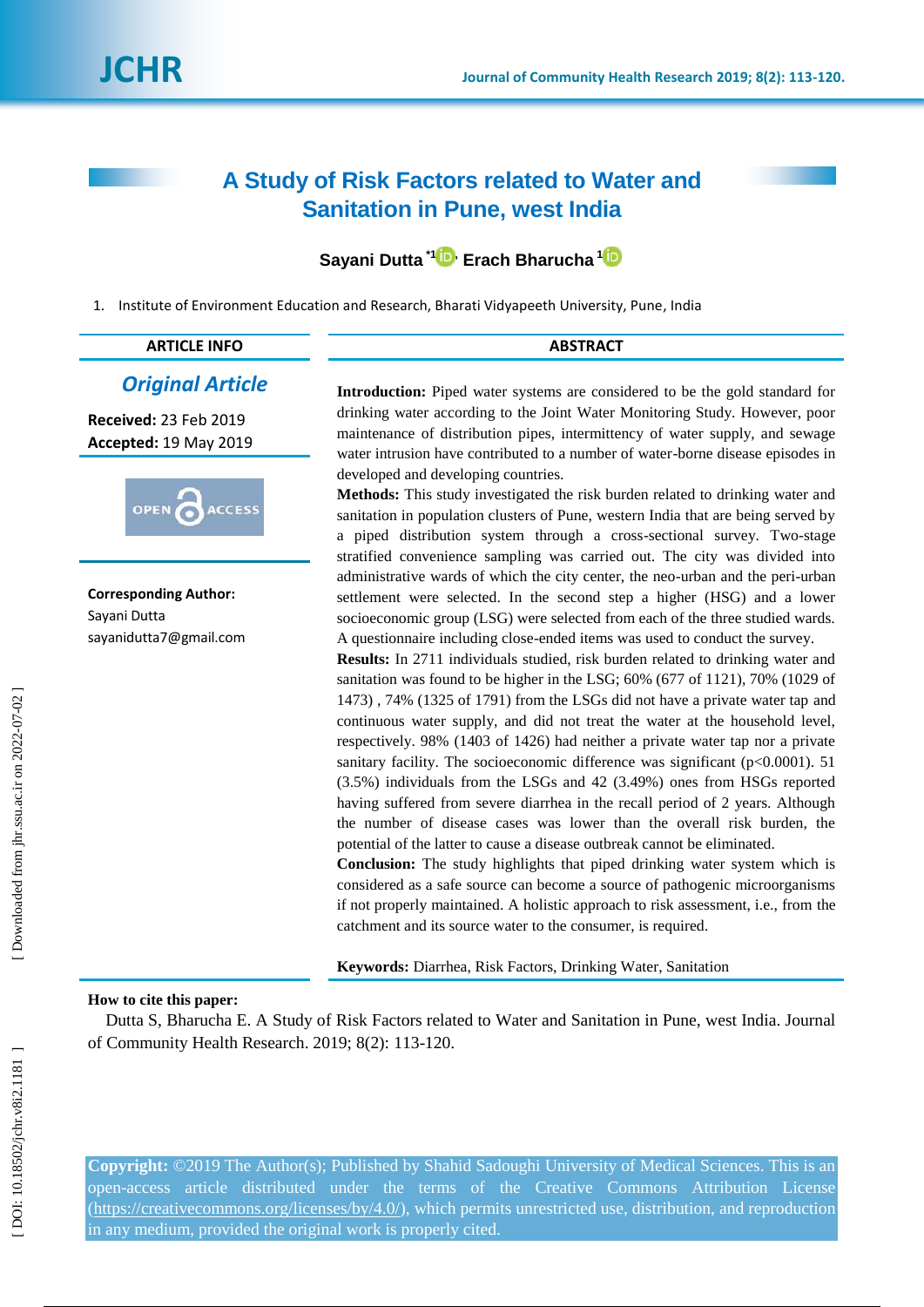# **Introduction**

The World Health Organization defines a risk factor as an attribute or characteristic to which if an individual is exposed, increases the likelihood of incidence of the disease in the individual ( 1).

Globally, around 2.4 million deaths can be prevented annually if appropriate hygiene, good sanitary practices and adequate treatment of drinking water are carried out (2). 2). Such interventions reduce the risk of contracting gastrointestinal diseases by providing barriers to pathogens and thus preventing them from travelling from feces to fingers/foods, contaminating water and ultimately entering the gastrointestinal system (3). In 2015, globally 2.3 billion people lacked access to basic sanitation and in India, 40% of the national population practiced open defecation ( 8 )

Diarrhea, a gastrointestinal disease, is the third leading cause of mortality in low -income countries, with poor water quality, inadequate sanitation and unhygienic behavior being the most common risk factors ( 4). According to the definition of the WHO, a diarrheal episode implies three or more loose or fluid stools that take the shape of the container ( 5). The disease is caused by the consumption of food and water contaminated by fecal microorganisms, like Shigella spp, Aeromonas spp., Clostridium difficile with E. coli being the most common ( 6). The source of contamination is mainly poor hygiene and lack of adequate sanitation facility. In 2012 diarrhea led to an estimated 1.4 million deaths ( 7).

In India, even though fatal infections such as typhoid and cholera have drastically reduced since colonial times, diarrhea remains to be systematically controlled. The continuing incidence of the disease imply the presence of its' risk factors, i.e., poor quality water, poor hygiene and inadequate sanitation. In developed countries like USA and UK, the impact of sanitary interventions has greatly led to the elimination of certain infections like diarrhea and cholera. In developing countries (including India) medical interventions are mainly responsible for infection control ( 9). This is the result of a defective health system that, in turn, is the consequence of a

skewed approach, taken towards public health during British rule in India, not allowing public health interventions to receive higher importance than international trade relations (e.g. quarantine during cholera led to interference in trade relations) (10, 11). This historical aspect did not allow the implementation of water, sanitation and hygiene interventions to its full capacity with the underprivileged left at the mercy of the bureaucrats.

With advancements in the field of medicine as well as interventions in public health, India has managed to reduce mortality and morbidity due to cholera, typhoid and other gastrointestinal diseases but their risk factors such as open field defecation are still widespread not only in the rural areas but also in urban under -privileged communities (informal settlements/slums) of India. Low -quality engineering is used to remove piped or open sewage in most urban settings. These factors easily lead to fecal contamination of drinking water supply (1 2).

If not maintained properly, a building's piped distribution system can also become a source of contamination and may lead to microbial or chemical contamination of drinking water. Gastrointestinal disease outbreaks can also occur through faecal contamination of drinking water within buildings due to poorly maintained roof storage tanks and cross -connections with wastewater pipes.

In a country like India, not only the economically deprived but also those who receive their drinking water supply via a piped distribution system susceptible to this infection. Even though such systems are considered advanced and a safe source by the WHO, JMP and UNICEF, studies have shown that if not maintained properly, they too are easily prone to contamination (1 3, 1 4). Rapid deterioration of infrastructure and water distribution systems and other related problems to water supply systems are more frequently observed in developing countries than developed countries (15). Intermittent water supply, insufficient water pressure, disinfectant residual, and cross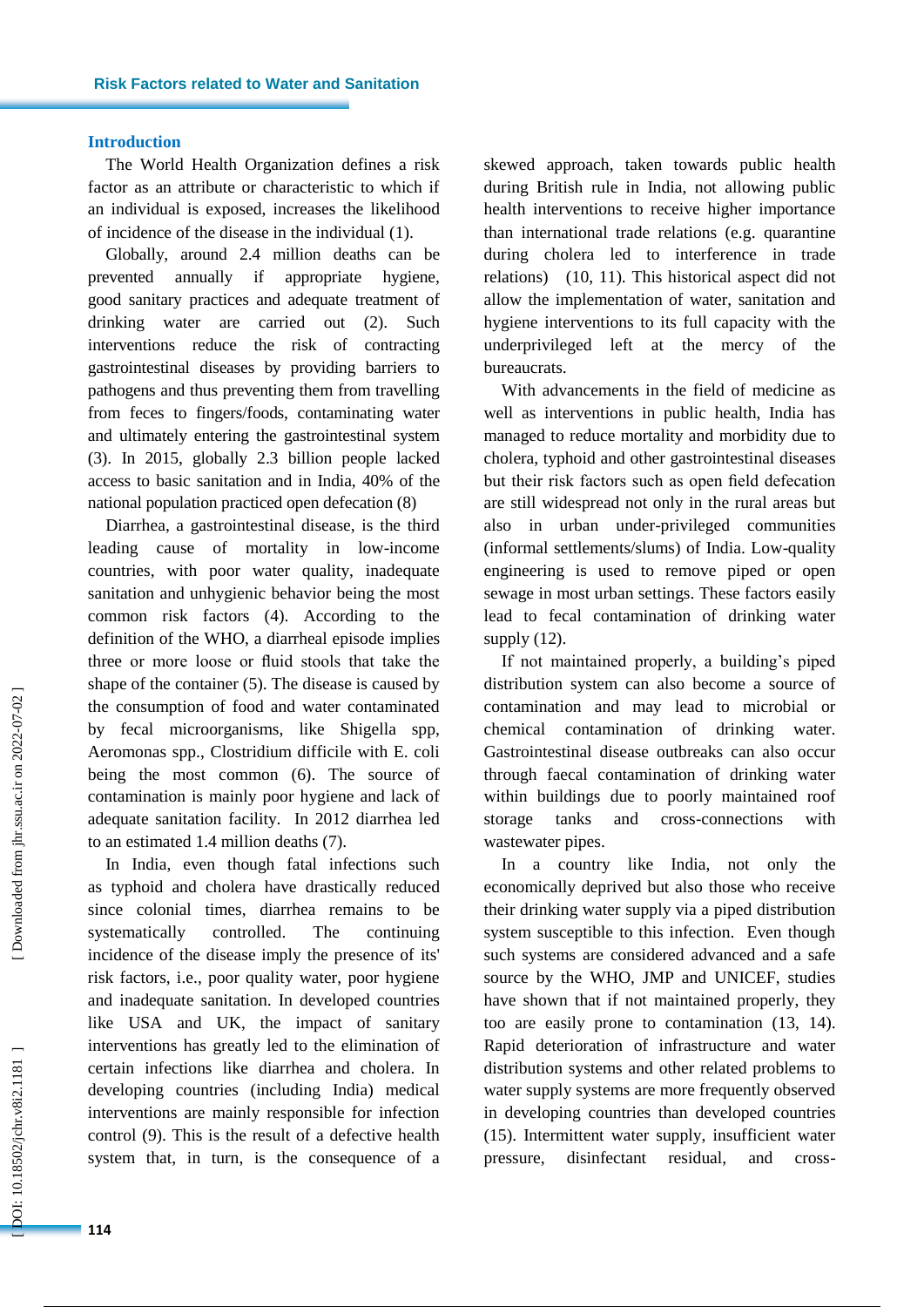connection are some of the factors that can lead to contamination of the water distribution system (1 6). Studies carried out in Indian cities have shown the presence of coliforms in samples collected from intermittent water sources compared to continuous water sources (17-19). Due to supply intermittency, individuals are forced to store drinking water, during which the water may be contaminated if hygiene is not appropriately maintained in the vicinity ( 1 4). There is evidence on the presence of high number of coliforms in samples taken from taps at the household level compared to relatively low numbers of or no coliforms when sample is collected immediately after treatment (20-24).

This study investigated the risk burden related to drinking water and sanitation across Pune in higher (HSGs) and lower socioeconomic groups (LSGs) by exploring the distribution of risk factors related to drinking water and sanitation in piped water system of urban and peri -urban Pune, western India.

# **Methods**

# **Studied Area**

The household survey was carried out in Pune, a city in western India located at an altitude of 1800 feet on the Deccan Plateau ( 2 5). Pune has grown into a major city by undergoing rapid transformation and industrialization. According to Rode (2 6), 91% of water in Pune is used for domestic purposes such as drinking, cooking, washing and bathing. The physical, chemical and bacteriological tests of raw and filtered water are carried out in the laboratory on a regular basis. However, the water distribution system of Pune is very old and dates back to the 1960s.

Urbanization in Pune has led to differentiation of the city into distinct regions that are characterized by varying housing typologies. To represent this spatial differentiation in the study population city two wards from within Pune administration Kasbapeth (city center), ward Dhankawadi (neo -urban) and one beyond the administrative boundary Lavale -Pirangut (peri urban region) were identified for the household

survey. Comparative analysis of populations sampled from HSGs and LSGs across was done in three typologically distinct regions of Pune. These three districts vary significantly in population densities and housing. The city center has the highest population density and is also the oldest part of the city. The neo -urban region lies in the peripheral part of the city and is rapidly developing. The peri-urban region is predominantly a rural settlement that has started to show signs of urbanization due to its proximity to Pune. This region has no informal settlements (slums). Therefore, the population of the rural part of the peri -urban region was sampled and categorized as LSG.

# **Methodology**

This study was aimed to explore the differences in risk burden for water -borne disease in urban and peri -urban Pune.

The current study is a cross -sectional study in Pune. This city is undergoing urbanization which has led to division of the city into different typologies which are at different stages of urbanization. Two -stage stratified convenience sampling was carried out so that the studied population substantially represented the whole population of the city. In the first step, the city was divided into administrative wards of which Kasbapeth from city center and Dhankawadi from neo -urban (urban fringe) were selected. Lavale and Pirangut located 20km away from Pune city were selected to represent the peri -urban region. This region is pre -dominantly rural but due to its proximity to the city has started showing signs of urbanization .

In the second step, two socioeconomic groups, namely, HSG and LSG were selected from each of the three studied districts. The socioeconomic characteristics were determined according to the information collected on education. In the districts within the city boundary the LSGs also included the slum settlements. In the peri -urban region the rural part was categorized as LSG (as slum settlements were absent) based on the education level of the studied population.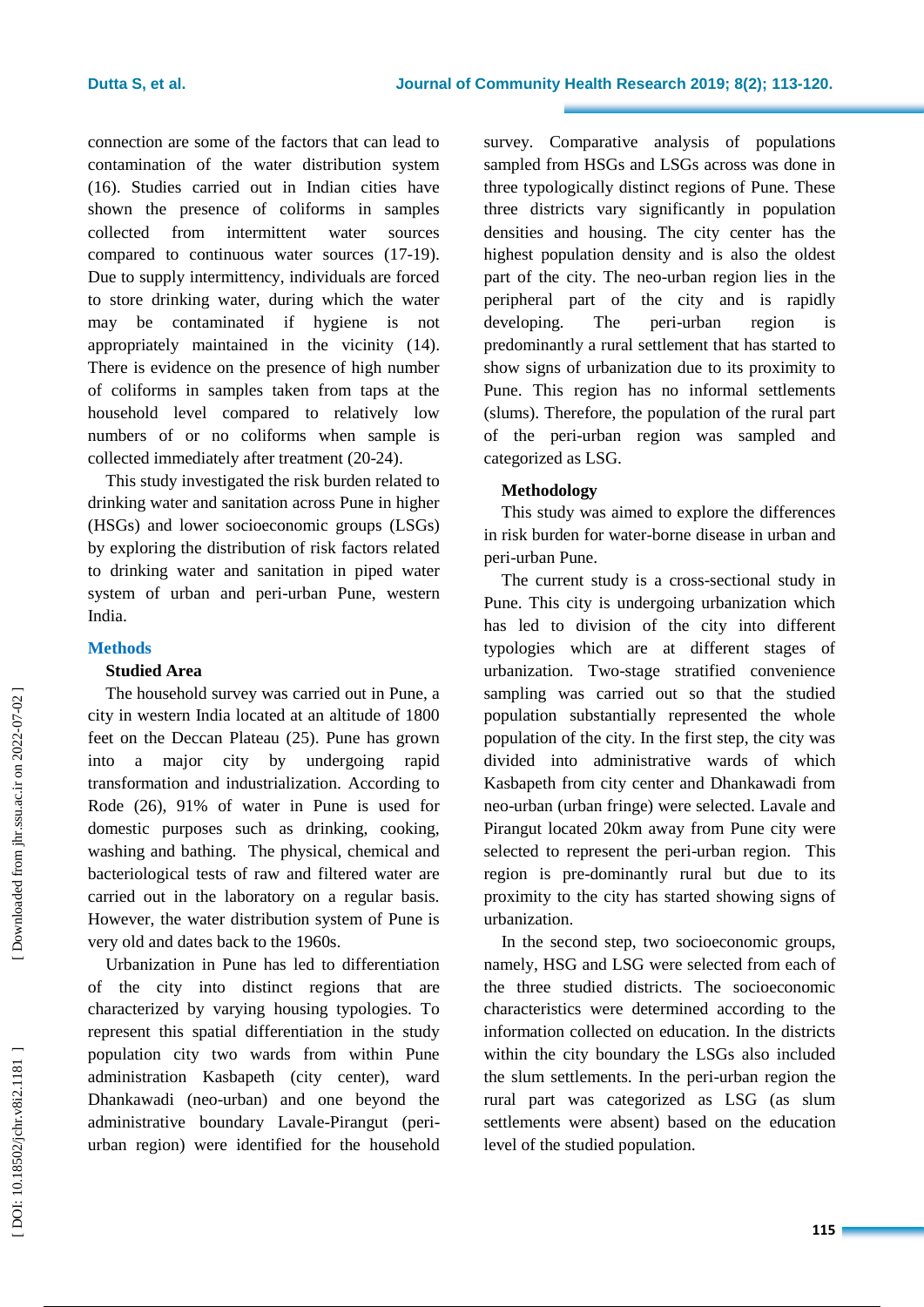# **Risk Factors related to Water and Sanitation**

A questionnaire of close -ended items was used to collect information related to demography, socioeconomic characteristics, drinking water and sanitation characteristics and disease burden. Informed written consent *[in local language*] (Marathi) and English] to participate in the study was obtained from the household before the interview.

The questionnaire was pre -tested in the peri urban region. To calculate the disease burden households were asked if any of their members suffered from severe diarrhea in the 2 -year recall period.

Paired sample t -test was used to investigate the significance of difference in the risk burden and disease burden between the two socioeconomic groups. Because we compared two percentages obtained from independent samples, paired sample t-test was calculated.

Next, information on drinking water characteristics was collected

- (a) Water Source: Private (household) or public
- (b) Water Timing: Continuous or intermittent
- (c) Water treatment at the household level: Boil/Filter or neither

# (d) Sanitation: Private or Communal

The data collected were coded for analysis in Microsoft Excel (2010) and statistical analysis was carried out in the R software.

The ethical approval of the study protocol was obtained from the Interdisciplinary Ethical Committee of BVIEER.

#### **Results**

A total of 2711 individuals were studied of whom 1260 and 1451 belonged to HSGs and LSGs, respectively. It was observed during the study that in spite of socioeconomic differences, 100% of the population had access to piped water supply. However, a significant difference was observed in water timing, water source, water treatment at the household level and sanitary status between the two socioeconomic groups. A paired sample t -test was performed to determine whether there was a significant difference between the risk burden and disease burden between the two socioeconomic groups. Results are tabulated below. Risk factors were observed to be higher in the lower socio -economic groups .

| No private drinking<br>water tap    |                            | Intermittent<br>water supply         |                            | No treatment at the<br>household level |                            | <b>Sanitation</b> |                                          |  |  |
|-------------------------------------|----------------------------|--------------------------------------|----------------------------|----------------------------------------|----------------------------|-------------------|------------------------------------------|--|--|
| <b>LSG</b>                          | <b>HSG</b>                 | LSG-                                 | <b>HSG</b>                 | LSG-                                   | <b>HSG</b>                 | LSG-              | <b>HSG</b>                               |  |  |
| $(677 \text{ out of})$<br>1451) 47% | $(444$ out of<br>1260) 35% | $(1029 \text{ out of})$<br>1451) 71% | $(444$ out of<br>1260(35%) | 1325 out of<br>1451 (91%)              | $466$ out of<br>1260 (37%) | 1451 (97%)        | 1403 out of 23 out of 1260<br>$(1.82\%)$ |  |  |
| Result of 2 sample t-test           |                            |                                      |                            |                                        |                            |                   |                                          |  |  |
| P < 0.0001                          |                            | P < 0.0001                           |                            | P < 0.0001                             |                            | P < 0.0001        |                                          |  |  |

#### Table 1. Age-specific risk burden in the two socioeconomic groups

#### *(a) Drinking water source*

47% of individuals from the LSG received water from a public tap. A public or a communal tap is one that is distributed among families or sometimes is shared by a whole community. In slum settlements such as those in this study, it is common to see stray animals resting or defecating near such communal sources of water. Because this is common in such environments, it does not raise any concern amongst the inhabitants and therefore they continue to use such water.

# (b) *Water supply timing*

The Pune Municipal Corporation supplies water within certain intervals daily depending on the presence of a storage tank that the water is collected in and is then supplied to households throughout the day. During the study, it was found that those living in gated communities had a common water tank due to which the subjects would receive water supply for 24 hours. This was not the case in the LSGs. In the LSGs water would be stored in covered/uncovered barrels outside the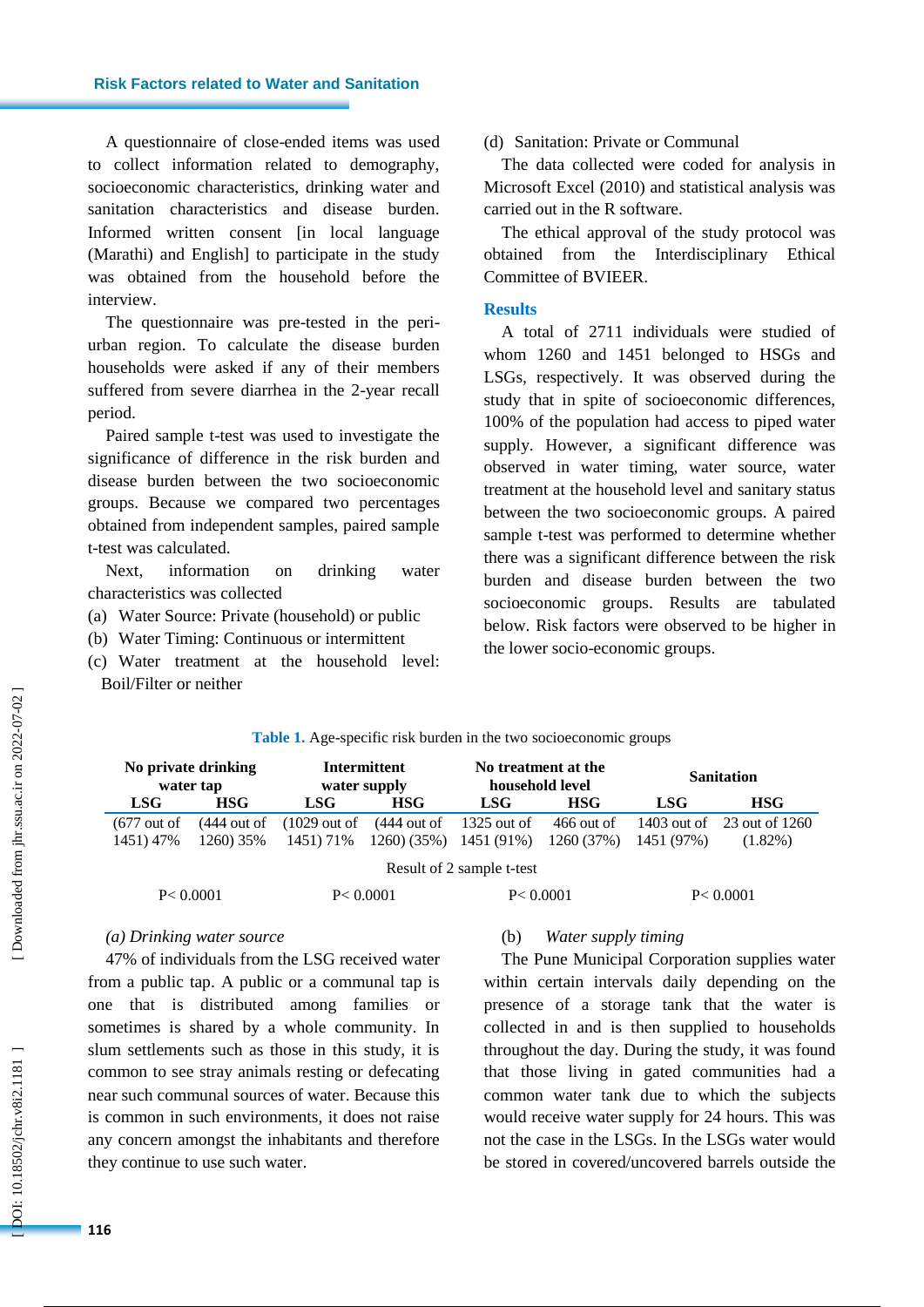house, from where it would be used for drinking and other domestic purposes. This was reported to be intermittently supplied. 35% of our studied population in the HSGs did not receive a continuous water supply. This scenario was particularly observed in the peri -urban part of Pune where the main water source is a river and according to the respondents, the water is not treated efficiently due to which sediment can be clearly observed in the water. To overcome this dilemma the inhabitants resort to purchasing bottled drinking water. Hence, even if the inhabitants did have access to piped supply, the water needs to be considerably treated before consumption.

### (c) *Drinking water treatment*

Boiling and filtering of drinking water at the point of consumption is a precautionary measure as it has already been treated at the source before being supplied to the whole city. In spite of this prior treatment, there have been instances of intermittent outbreaks that are likely to be due to poor maintenance of the distribution system and pipelines. Minor disease outbreaks that lasted a day or two have also occurred in the past (2 7).

# (d) *Sanitary Facility*

In the urban slums, individuals are forced to use communal sanitary facility that does not have a proper drainage system. In the rural part of the peri -urban system, the households had a private sanitary facility but it was located outdoors. From hygiene perspective, the sanitary facilities were better in the rural part of the peri -urban region than in the urban slums .

*(e) Disease Reporting*



**Figure 1.** Age specific self-reported morbidity in the two socio-economic groups (%)

Graph 1 The disease burden in the two socioeconomic groups. Overall, 93 (3.6%) individuals reported having severe diarrhoea in the 2-year recall period; 51 (3.5%) from the lower socioeconomic groups and 42 (3.3%) from higher socioeconomic groups. Unlike risk burden, no socioeconomic trend was observed for disease burden.

### **Discussion**

The population investigated in this study had

access to piped drinking water supply irrespective of the socioeconomic differences between the two groups. In spite of this common facility, disparity was observed with respect to other aspects of drinking water use and management. The majority of the population belonging to the LSGs did not have a private water tap, had intermittent water supply and did not treat the water before drinking (Table 1). This can be attributed to unaffordability as well as behavioral attributes due to inadequate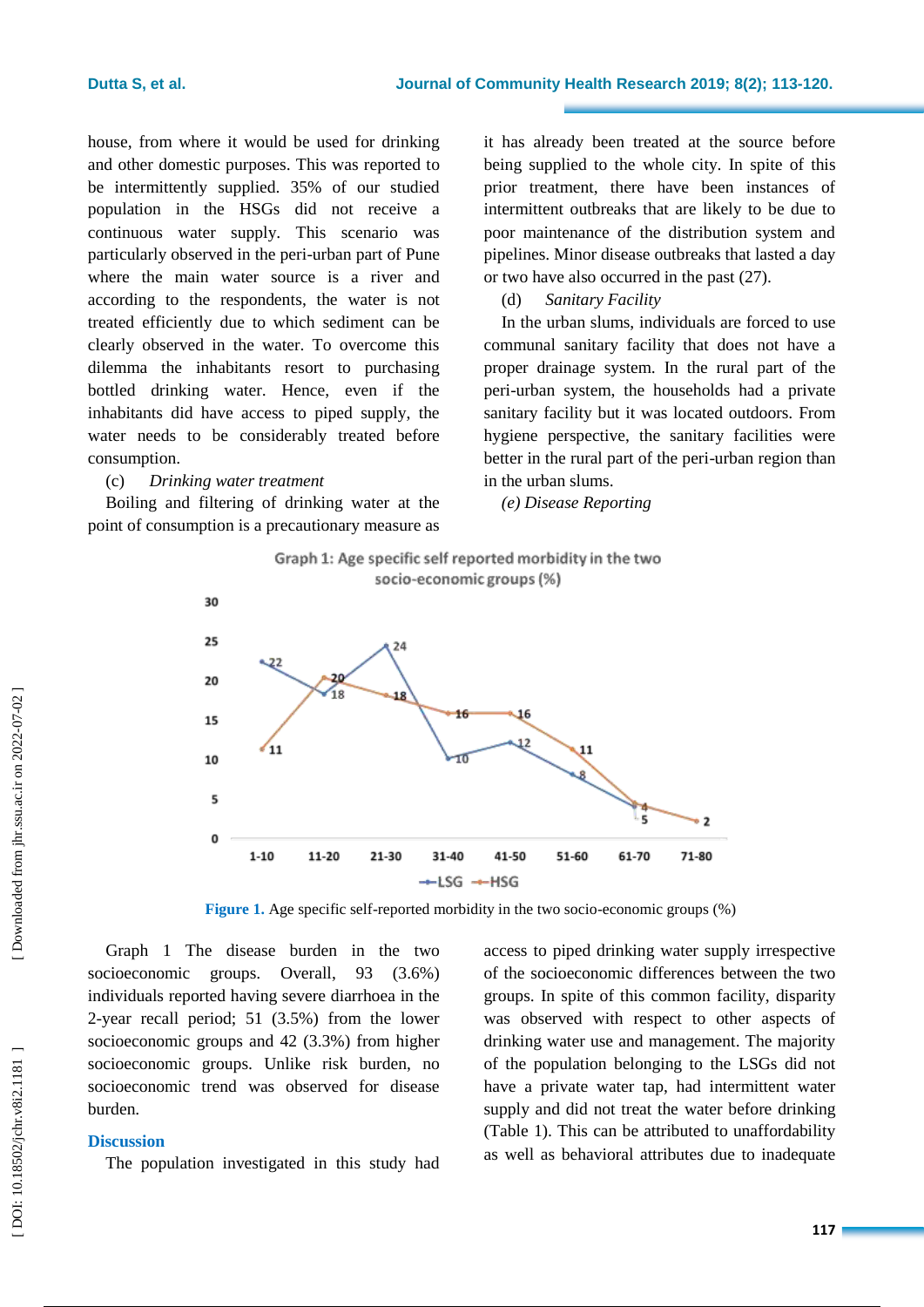education and awareness.

Good sanitary practices and appropriate methods to dispose of human feces are also critical prerequisites to control water -borne infections. In our study, it was observed that, 77% of the individuals from LSGs used a communal sanitary facility. Inaccessibility to a continuous water supply, along with inadequate infrastructure and poor drainage of the sanitary facilities and unhealthy behavior of those who use the facility increase the risk drastically as it leads to the direct exposure to fecal coliforms. The remaining 9% belong to the rural part of peri -urban region that have private yet outdoor sanitary facilities.

Water treatment at the household level is important even after water has undergone treatment at the treatment plant because of engineering defects in the distribution system. There have recently been reports of outbreaks in the city. In 2017, rusty pipelines and mixing of sewage and drinking water have resulted in many cases of diarrhea and dysentery. Concerns were brought up regarding the age of the distribution system established in the 1960s.

Comparably, the burden of morbidity risk from diarrhea was found to be low. A total of 93 of 2711 (3.6%) cases were reported, without any definite socioeconomic trend.

First, diarrhea as a disease does not elicit a serious response. Public health interventions have been immensely effective in combating many fatal water -borne infections such as cholera and typhoid that decreased life expectancy to 40 years in the 1960s. Diarrhea, which is considered a common disease with a recovery period of a few days, is not regarded as a serious health condition. This leads to negligence of the disease and therefore its risks. Due to failure of the distribution system, 8901 cases of typhoid fever leading to 95 deaths were reported in Tajikistan in 1997 (2 2). These neglected risks if not dealt with immediately pose serious threats to the population. However, poor drinking water and inadequate sanitation continue

to contribute substantially to acquiring other fatal infections like typhoid and cholera. If the present risk burden is not eliminated, the outbreak of other fatal water -borne infections will be likely.

Access to a treated, piped water source has been demonstrated to be crucial in the improvement of public health and the decrease of transmission of infectious water -borne diseases (2 8). In developed countries distribution system failure (which is relatively rare) has been known to cause 18% of reported disease incidence (2 9). However, in a developing nation like India, poorly maintained distribution system along with inaccessibility to clean drinking water and inadequate sanitation to certain subpopulations increase the risk to water borne diseases.

#### **Conclusion**

According to the definition of the WHO, a risk factor increases the likelihood of a disease incidence but does not warrant its outcome.

A holistic approach to risk assessment is required throughout a drinking -water supply, i.e., from the catchment and its source water to the consumer to assess and confront risks. This is so because a single flaw does not lead to a distribution failure; instead, a combination of a number of failures in the system results in poor water quality. Inadequate residual disinfection, inadequate pressure, intermittent water supply, leakage, corrosion and old infrastructure are some of the factors that result in a failure in the provision of clean drinking water (1 6). A reliable water system will not only prevent diarrhea but also other types of water -borne diseases including cholera and typhoid ( 2).

# **Acknowledgements**

We would like to thank Ms. Masoumeh Esmaeili for her help in translation of the abstract.

#### **Conflict of Interest**

The authors declare that they have no competing interests.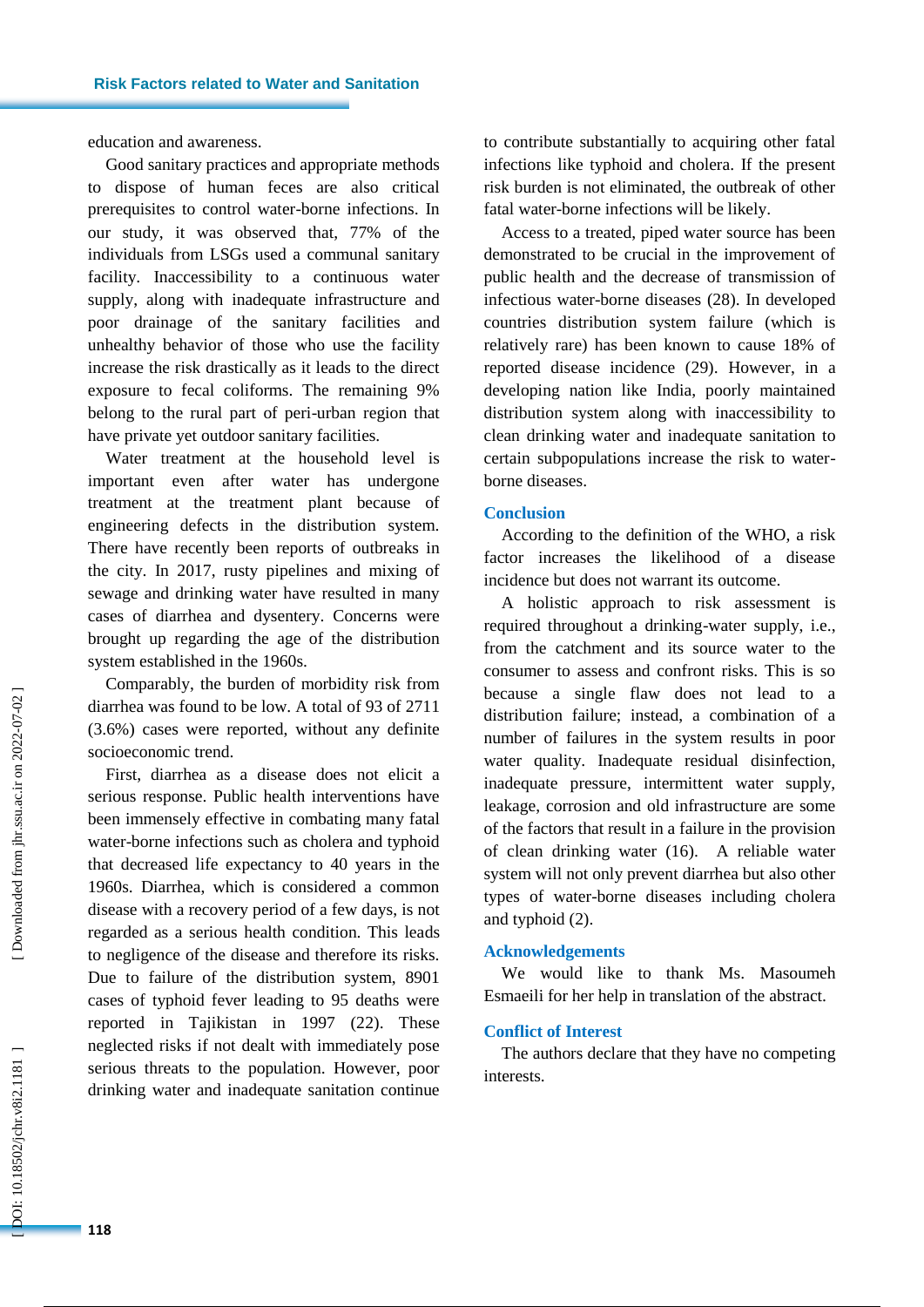# **References**

- 1.World Health Organization. Risk Factors in WHO regions. Available at: URL: www.who.int/topics/risk\_factors/en/
- 2.Bartram J, Cairncross S. Hygiene, sanitation, and water: forgotten foundations of health. PLoS Medicine. 2010; 7(11): e1000367
- 3.Tendick -Matesanz F. Integrated Evaluation of a Community -Based Safe Drinking -Water Project in Rural Guatemala (Doctoral dissertation); 2013 **.**
- 4.Lakshminarayanan S, Jayalakshmy R. Diarrheal diseases among children in India: Current scenario and future perspectives. Journal of Natural Science, Biology, and Medicine. 2015; 6(1): 24-28.
- 5.World Health Organization. The management and prevention of diarrhoea: practical guidelines; 1993. Avalable at: URL: [https://apps.who.int/iris/bitstream/handle/10665/37036/9241544546\\_eng.pdf](https://apps.who.int/iris/bitstream/handle/10665/37036/9241544546_eng.pdf) .
- 6.Ashbolt NJ. Microbial contamination of drinking water and disease outcomes in developing regions. Toxicology. 2004; 198(1 -3): 229 -238 **.**
- 7.World Health Organization, WHO/UNICEF Joint Water Supply, Sanitation Monitoring Programme. Progress on sanitation and drinking water: 2015 update and MDG assessment. World Health Organization; 2015.
- 8.Majorin F, Nagel CL, Torondel B, et al. Determinants of disposal of child faeces in latrines in urban slums of Odisha, India: a cross -sectional study. Transactions of the Royal Society of Tropical Medicine and Hygiene. 2019; 113(5): 263 -272.
- 9.Omran AR. The epidemiologic transition: a theory of the epidemiology of population change. The Milbank Quarterly. 2005; 83(4): 731 -757.
- 10. Mushtaq MU. Public health in British India: A brief account of the history of medical services and disease prevention in colonial India. Indian Journal of Community Medicine. 2009; 34(1): 6-14.
- 11. Polu SL. Infectious disease in India, 1892 -1940: policy -making and the perception of risk. Palgrave Macmillan; 2012
- 12. John TJ, Dandona L, Sharma VP, et al. Continuing challenge of infectious diseases in India. The Lancet. 2011; 377(9761): 252 -269.
- 13. Moe CL, Rheingans RD. Global challenges in water, sanitation and health. Journal of Water and Health. 2006; 4(S1): 41 -57.
- 14. Ercumen A, Arnold BF, Kumpel E, et al . Upgrading a piped water supply from intermittent to continuous delivery and association with waterborne illness: a matched cohort study in urban India. PLoS Medicine. 2015; 12(10): e1001892.
- 15. World Health Organization. The world health report 2000: health systems: improving performance. World Health Organization; 2000.
- 16. Lee E J, Schwab KJ. Deficiencies in drinking water distribution systems in developing countries. Journal of Water and Health. 2005; 3(2): 109 -127.
- 17. Kelkar PS, Talkhande AV, Joshi MW, et al. Water quality assessment in distribution system under intermittant and continuous modes of water supply. Journal of Indian Water Works Association. 2001; 33(1): 39 -43.
- 18. Kelkar PS, Andey S P, Pathak SK, et al. Evaluation of water distribution system for water consumption, flow pattern and pressure survey during intermittant vis-à-vis continuous water supply in Panaji city. Journal of Indian Water Works Association. 2002; 34: 27-36.
- 19. Andey SP, Kelkar PS. Influence of intermittent and continuous modes of water supply on domestic water consumption. Water Resources Management. 2009; 23(12): 2555 -2566.
- 20. Gaytán M, Castro T, Bonilla P, et al. Preliminary study of selected drinking water samples in Mexico City. Revista Internacional De Contaminación Ambiental. 1997; 13(2): 73-78.
- 21. Agard L, Alexander C, Green S, et al. Microbial quality of water supply to an urban community in Trinidad. Journal of Food Protection. 2002; 65(8): 1297 -1303.
- 22. Mermin JH, Villar R, Carpenter J, et al. A massive epidemic of multidrug-resistant typhoid fever in Tajikistan associated with consumption of municipal water. The Journal of Infectious Diseases. 1999; 179(6): 1416 -1422.
- 23. Dany V, Visvanathan C, Thanh NC. Evaluation of water supply systems in Phnom Penh City: a review of the present status and future prospects. International Journal of Water Resources Development. 2000; *16*(4): 677 -689.
- 24. Rayasam SD, Ray I, Smith KR, et al. Extraintestinal pathogenic escherichia coli and antimicrobial drug resistance